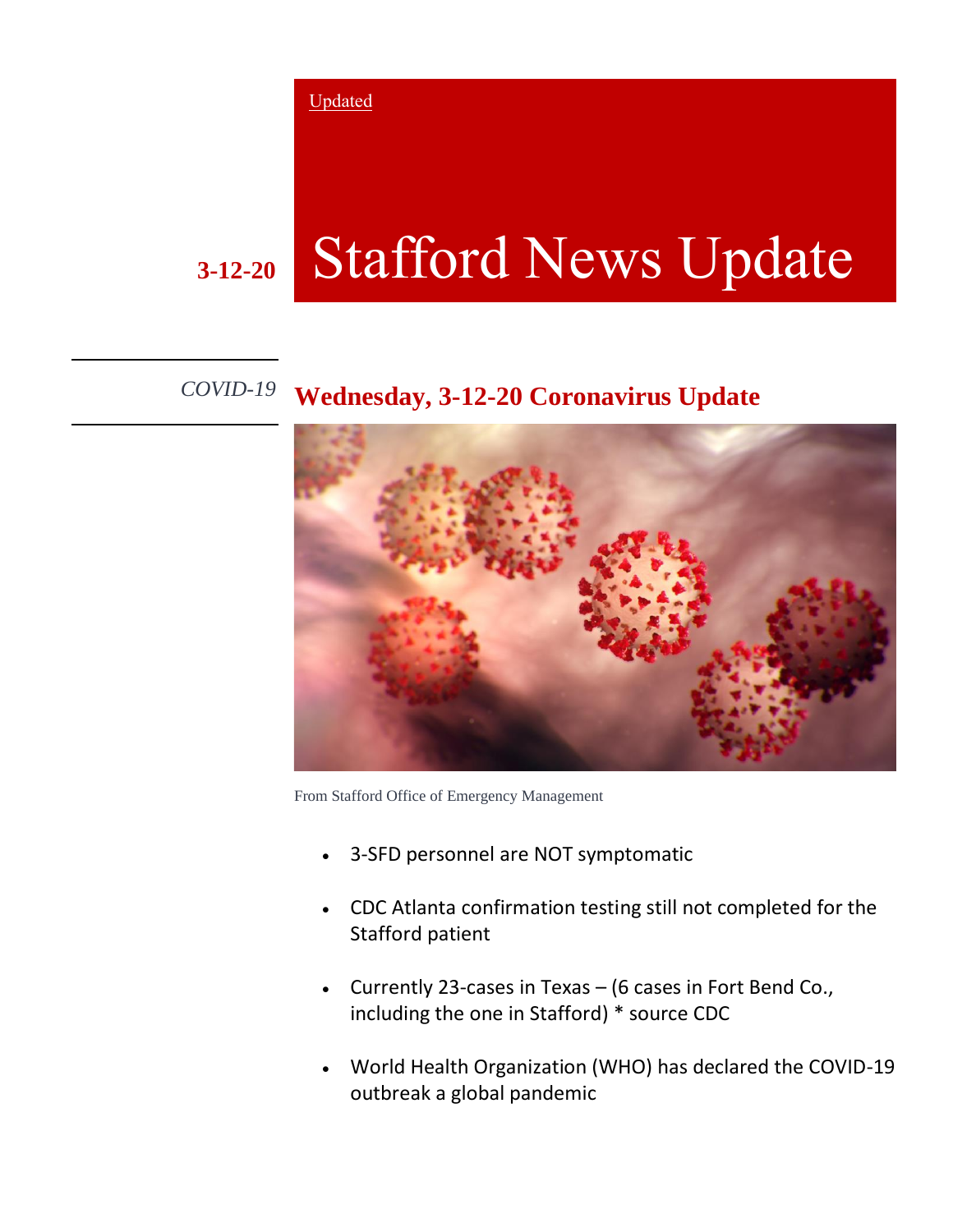- The City of Houston and Harris County have cancelled all remaining activities and concerts for the Houston Livestock Show & Rodeo. City of Houston has stopped permitting mass gathering events.
- Fort Bend County (as well as Houston and Harris Co.) has made a Health Emergency Declaration
- State of Texas and Federal Government has made funding available to jurisdictions with declarations
- Stafford MSD has extended their Spring Break closure and suspended all afterschool and cocurricular activities until March 23rd and reevaluate at the end of the week.
- NBA has suspended remainder of the regular season due to a player who tested positive.
- NCAA Final Four now only televised with necessary staff and players only
- Texas State UIL High School Basketball semifinal play has been suspended indefinitely.
- MLB has suspended spring training and delayed Opening day for at least 2 weeks
- CDC advises to avoid non-essential travel to China, South Korea, Iran and Italy, Europe, and Venezuela (level 3 status)
- Visit [https://www.cdc.gov/coronavirus/2019-ncov/specific](https://www.cdc.gov/coronavirus/2019-ncov/specific-groups/index.html)[groups/index.html](https://www.cdc.gov/coronavirus/2019-ncov/specific-groups/index.html) for more information